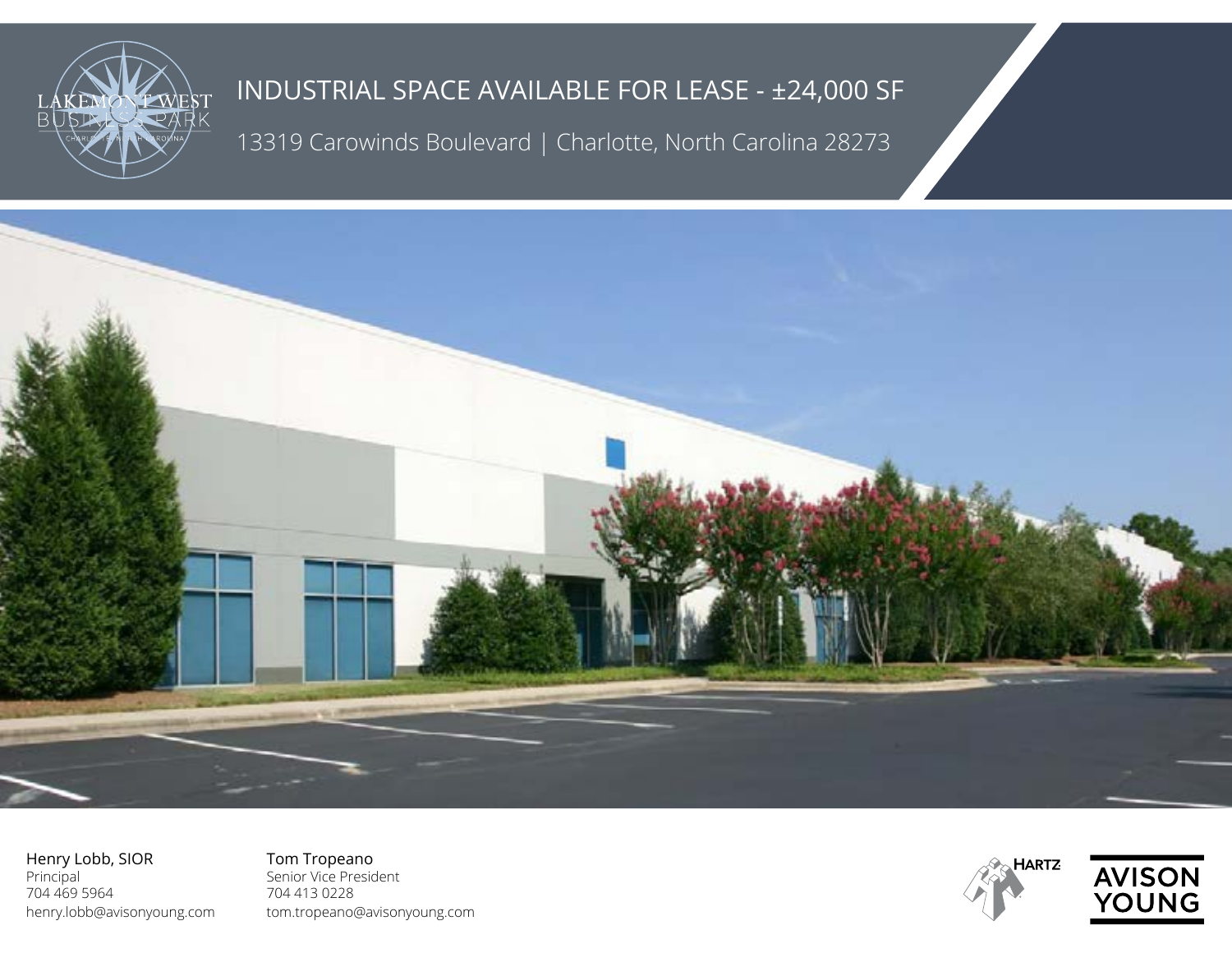

13319 Carowinds Boulevard | Charlotte, North Carolina 28273

# Overview

Lakemont West Business Park consists of eight Class-A industrial buildings totaling 1,009,234 square feet. It covers 85.3 acres and includes anchor tenants such as Sunbelt Rentals, Fidelitone, and General Fasteners Co.

Located within close proximity to the I-485/I-77 interchange, the Park offers quick and convenient access to highly efficient interstate systems.

| $-$ / /                         | $+2$ Miles   |
|---------------------------------|--------------|
| 1-485                           | $+4$ Miles   |
| Charlotte Douglas Int'l Airport | $± 13$ Miles |
| Uptown Charlotte                | $+14$ Miles  |



Henry Lobb, SIOR Principal 704 469 5964 henry.lobb@avisonyoung.com Tom Tropeano Senior Vice President 704 413 0228 tom.tropeano@avisonyoung.com 521 E Morehead St, Suite 101 Charlotte, NC 28202 704 531 5550 avisonyoung.com



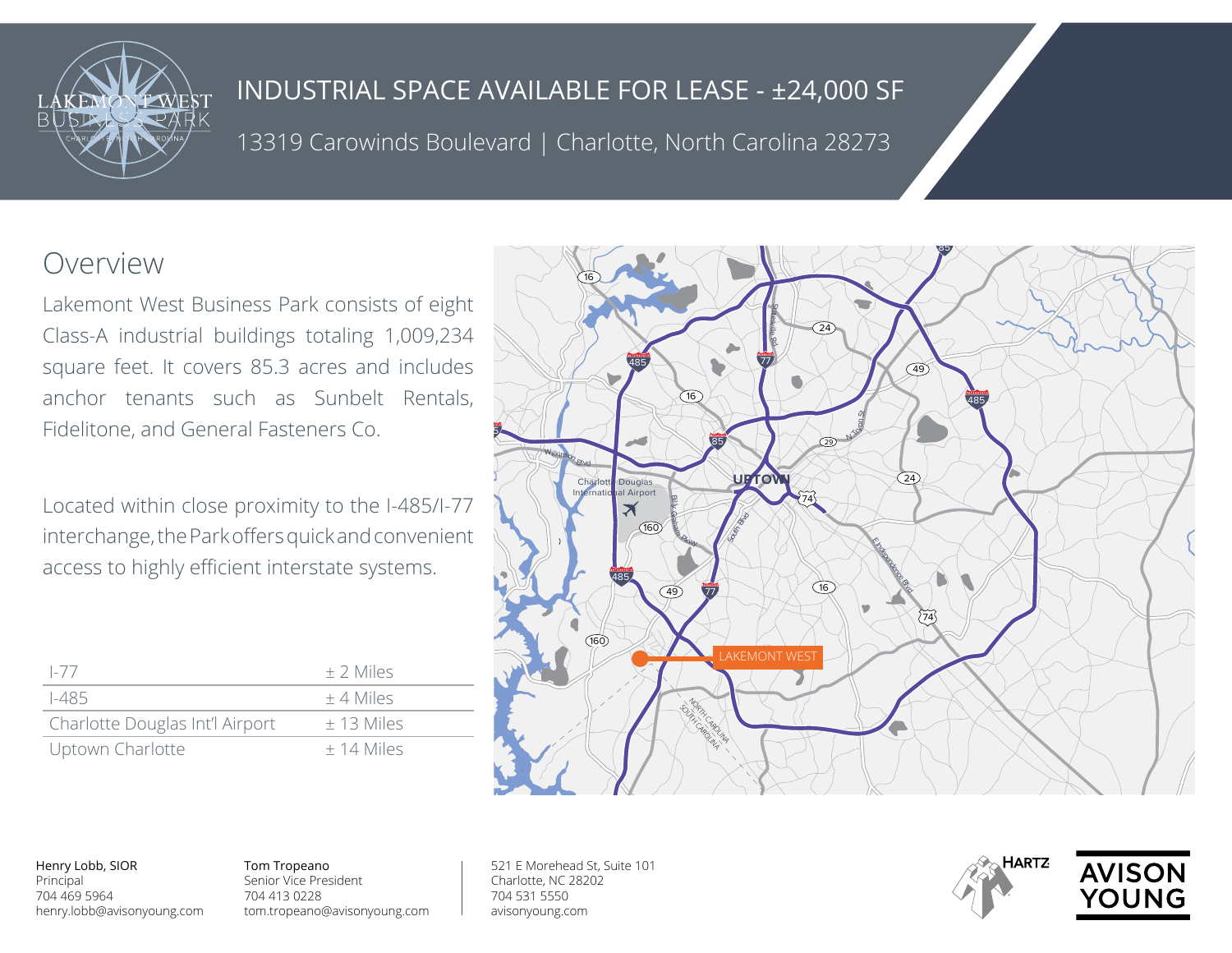

13319 Carowinds Boulevard | Charlotte, North Carolina 28273

# Floor Plan

### 13319 CAROWINDS BLVD | BUILDING SPECS

| Square Footage                |                        |
|-------------------------------|------------------------|
| Available SF                  | ±24,000                |
| Office Area (SF)              | ±8,500                 |
| Lease Rate                    | \$6.25/sf NNN          |
| <b>Property Features</b>      |                        |
| Year Built                    | 1997                   |
| Zoning                        | $ -1$                  |
| Ceiling Height                | 24'                    |
| <b>Building Depth</b>         | 200'                   |
| <b>Total Space Dimensions</b> | 200' x 120'            |
| Column Spacing                | $40' \times 40'$       |
| Dock Doors                    | 6                      |
| Sprinkler                     | <b>ESFR</b>            |
| Availability                  | 11/1/2021              |
| <b>Construction Overview</b>  |                        |
| Construction                  | Concrete Tilt-up       |
| Floor                         | 6" Reinforced Concrete |
| Warehouse Lights              | <b>LED</b>             |





#### Tom Tropeano Senior Vice President 704 413 0228 tom.tropeano@avisonyoung.com

521 E Morehead St, Suite 101 Charlotte, NC 28202 704 531 5550 avisonyoung.com